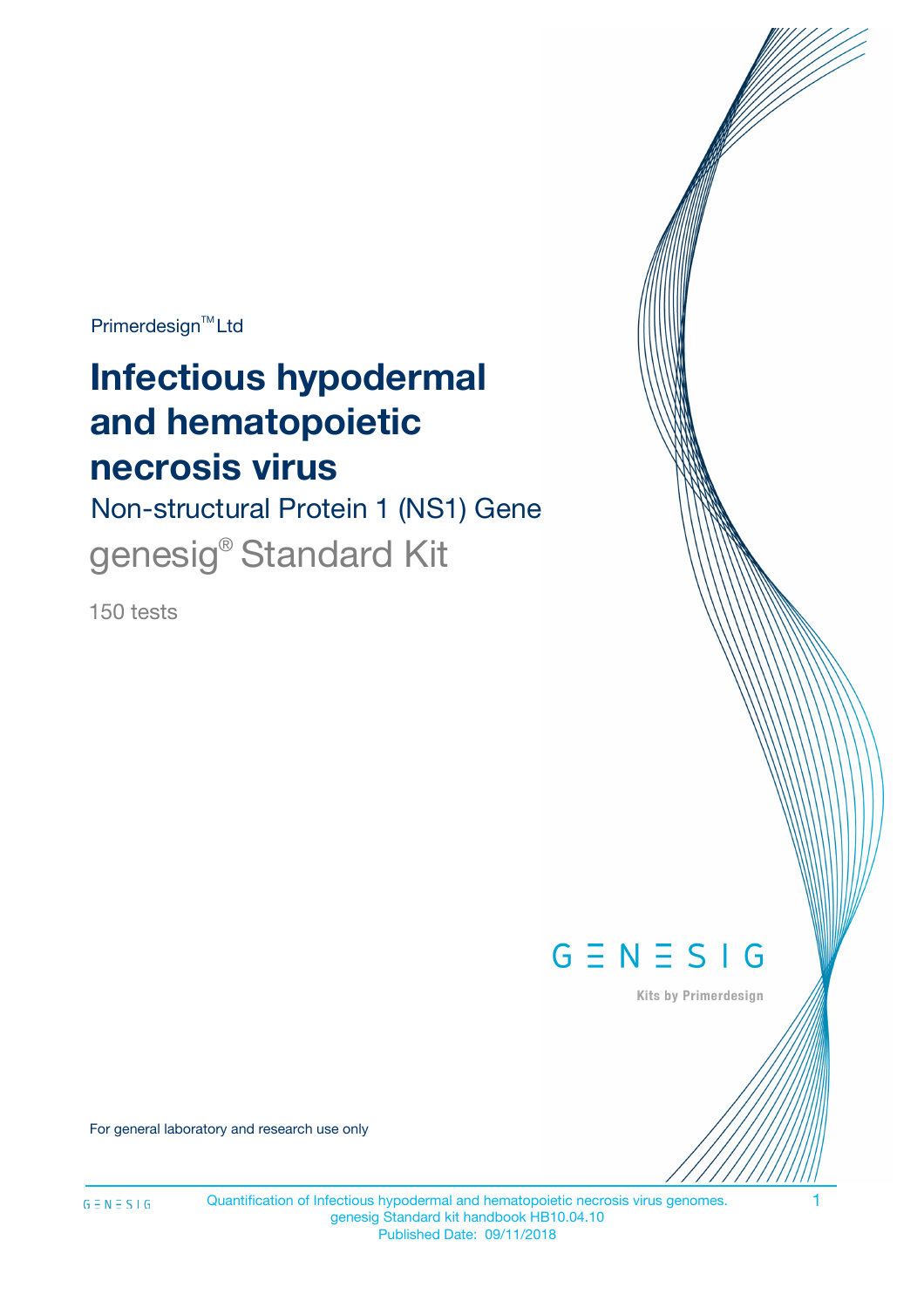## Introduction to Infectious hypodermal and hematopoietic necrosis virus

Infectious hypodermal and hematopoietic necrosis virus (IHHNV) is a single-stranded DNA virus known to infect penaeid shrimps. Of the penaeid shrimp viruses, it is by far the smallest with a length of 22nm. IHHNV causes widespread mortality, as high as 90%, in the Western Blue Shrimp (Penaeus stylirostris) and the chronic disease runt-deformity syndrome (RDS) in the Pacific White Shrimp (Litopenaeus vannamei). RDS is characterised by reduced, irregular growth and cuticular deformities rather than death.

Transmission can occur horizontally either by cannibalism or exposure to contaminated water, or vertically through infected eggs that will either fail to develop or turn into nauplii that are highly infectious.

The virus occurs worldwide and symptoms include reduced appetite, cannibalism, and changes in swimming behaviour. The virus is also noticeable by the high mortality rates in the Western Blue Shrimp. No effective vaccination methods for IHHNV have been developed, however, some aquatic farmers have been able to develop colonies of shrimp that are IHHNV resistant. This technique is not yet standard practice and therefore, quick and accurate detection using real-time PCR is important in controlling the spread of IHHNV.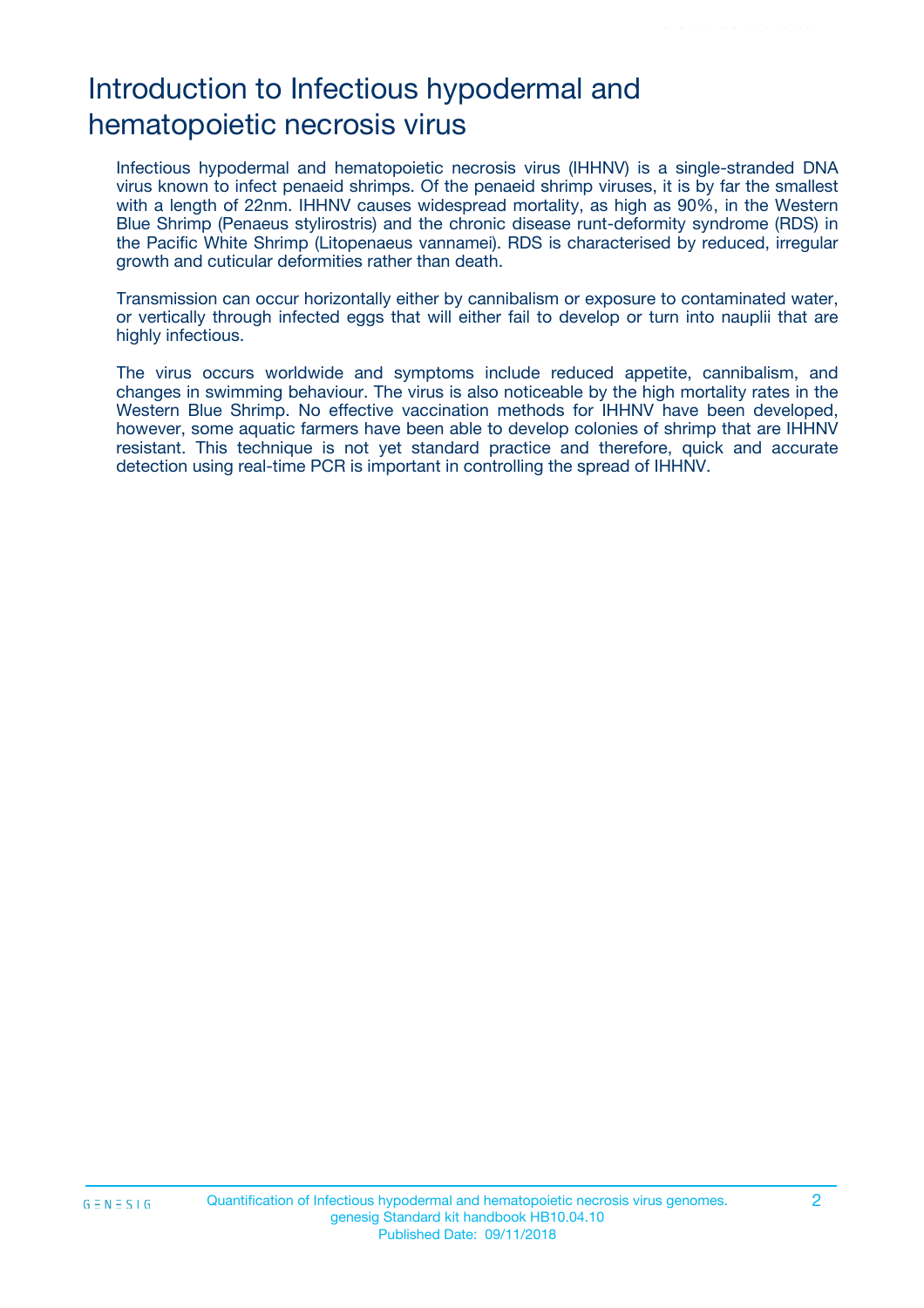## **Specificity**

The Primerdesign genesig Kit for Infectious hypodermal and hematopoietic necrosis virus (IHHNV) genomes is designed for the in vitro quantification of IHHNV genomes. The kit is designed to have a broad detection profile. Specifically, the primers represent 100% homology with over 95% of the NCBI database reference sequences available at the time of design.

The dynamics of genetic variation means that new sequence information may become available after the initial design. Primerdesign periodically reviews the detection profiles of our kits and when required releases new versions.

If you require further information, or have a specific question about the detection profile of this kit then please send an e.mail to enquiry@primerdesign.co.uk and our bioinformatics team will answer your question.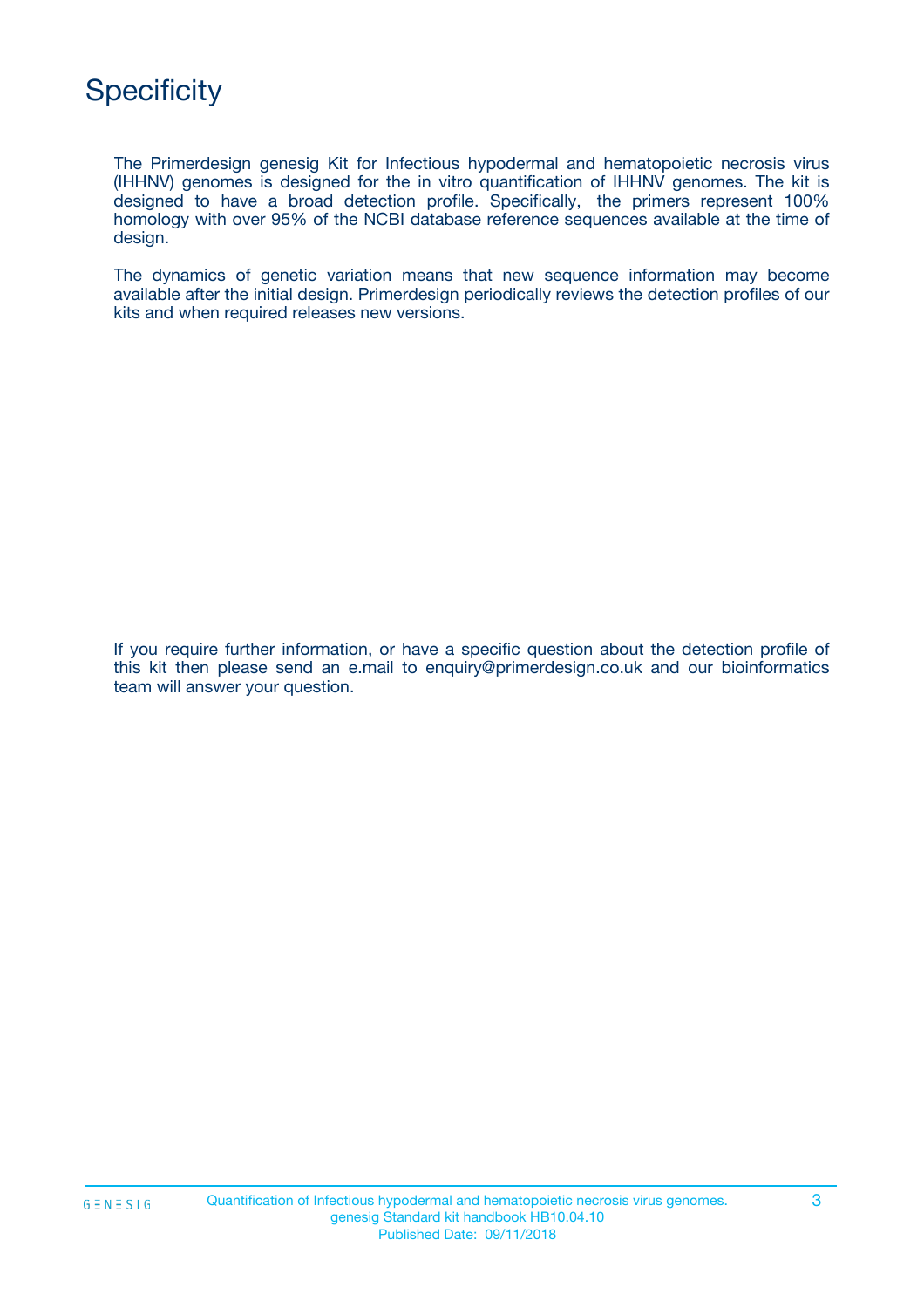## Kit contents

- **IHHNV specific primer/probe mix (150 reactions BROWN)** FAM labelled
- **IHHNV positive control template (for Standard curve RED)**
- **RNase/DNase free water (WHITE)** for resuspension of primer/probe mixes
- **Template preparation buffer (YELLOW)** for resuspension of positive control template and standard curve preparation

## Reagents and equipment to be supplied by the user

#### **Real-time PCR Instrument**

#### **Extraction kit**

This kit is recommended for use with genesig Easy DNA/RNA extraction kit. However, it is designed to work well with all processes that yield high quality RNA and DNA with minimal PCR inhibitors.

#### **oasig**TM **lyophilised or Precision**®**PLUS 2X qPCR Master Mix**

This kit is intended for use with oasig or PrecisionPLUS2X qPCR Master Mix.

**Pipettors and Tips**

**Vortex and centrifuge**

**Thin walled 1.5 ml PCR reaction tubes**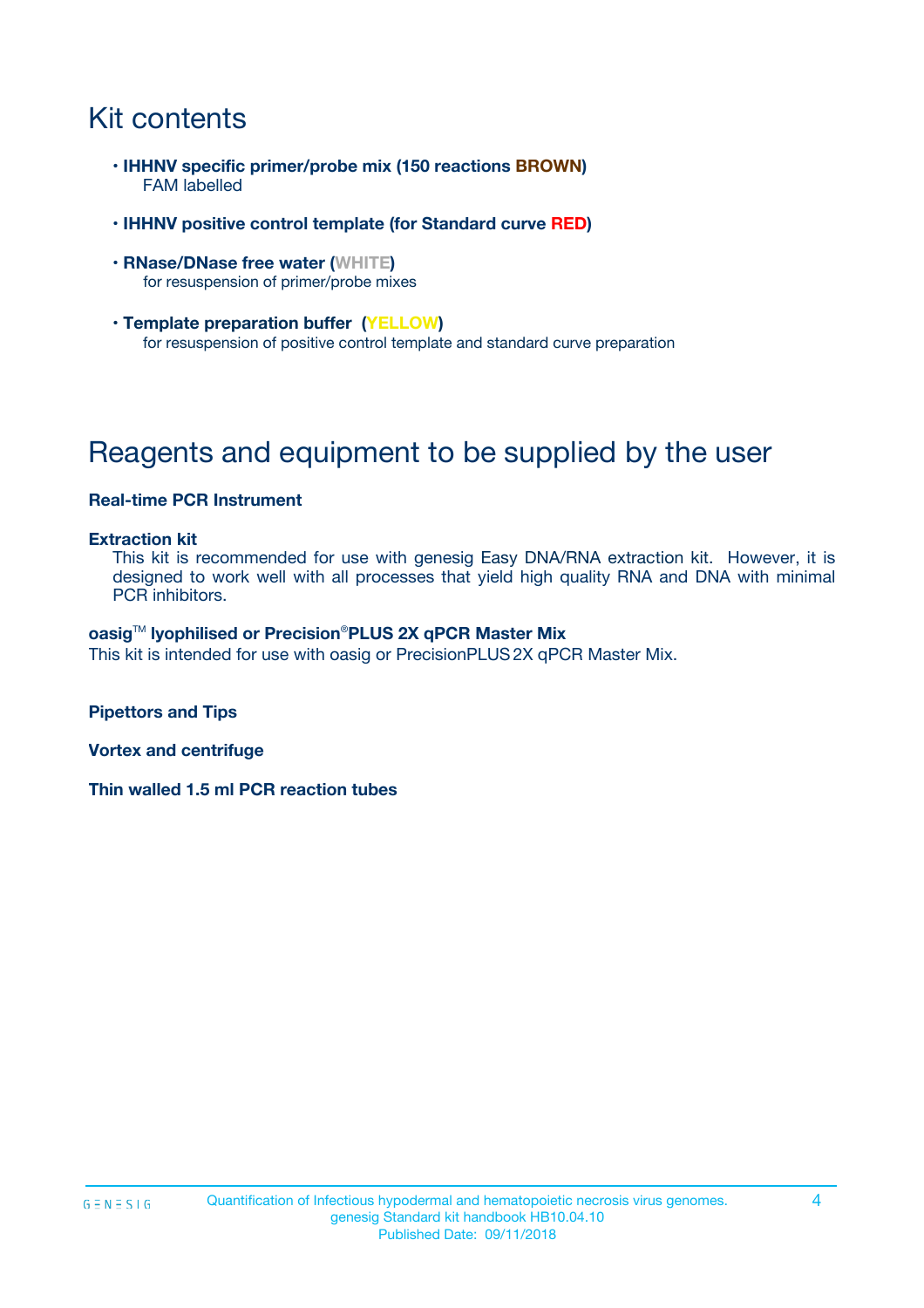### Kit storage and stability

This kit is stable at room temperature but should be stored at -20ºC on arrival. Once the lyophilised components have been resuspended they should not be exposed to temperatures above -20°C for longer than 30 minutes at a time and unnecessary repeated freeze/thawing should be avoided. The kit is stable for six months from the date of resuspension under these circumstances.

If a standard curve dilution series is prepared this can be stored frozen for an extended period. If you see any degradation in this serial dilution a fresh standard curve can be prepared from the positive control.

Primerdesign does not recommend using the kit after the expiry date stated on the pack.

### Suitable sample material

All kinds of sample material suited for PCR amplification can be used. Please ensure the samples are suitable in terms of purity, concentration, and DNA integrity. Always run at least one negative control with the samples. To prepare a negative-control, replace the template DNA sample with RNase/DNase free water.

### Dynamic range of test

Under optimal PCR conditions genesig IHHNV detection kits have very high priming efficiencies of >95% and can detect less than 100 copies of target template.

### Notices and disclaimers

This product is developed, designed and sold for research purposes only. It is not intended for human diagnostic or drug purposes or to be administered to humans unless clearly expressed for that purpose by the Food and Drug Administration in the USA or the appropriate regulatory authorities in the country of use. During the warranty period Primerdesign genesig detection kits allow precise and reproducible data recovery combined with excellent sensitivity. For data obtained by violation to the general GLP guidelines and the manufacturer's recommendations the right to claim under guarantee is expired. PCR is a proprietary technology covered by several US and foreign patents. These patents are owned by Roche Molecular Systems Inc. and have been sub-licensed by PE Corporation in certain fields. Depending on your specific application you may need a license from Roche or PE to practice PCR. Additional information on purchasing licenses to practice the PCR process may be obtained by contacting the Director of Licensing at Roche Molecular Systems, 1145 Atlantic Avenue, Alameda, CA 94501 or Applied Biosystems business group of the Applera Corporation, 850 Lincoln Centre Drive, Foster City, CA 94404. In addition, the 5' nuclease assay and other homogeneous amplification methods used in connection with the PCR process may be covered by U.S. Patents 5,210,015 and 5,487,972, owned by Roche Molecular Systems, Inc, and by U.S. Patent 5,538,848, owned by The Perkin-Elmer Corporation.

### Trademarks

Primerdesign™ is a trademark of Primerdesign Ltd.

genesig $^\circledR$  is a registered trademark of Primerdesign Ltd.

The PCR process is covered by US Patents 4,683,195, and 4,683,202 and foreign equivalents owned by Hoffmann-La Roche AG. BI, ABI PRISM® GeneAmp® and MicroAmp® are registered trademarks of the Applera Genomics (Applied Biosystems Corporation). BIOMEK® is a registered trademark of Beckman Instruments, Inc.; iCycler™ is a registered trademark of Bio-Rad Laboratories, Rotor-Gene is a trademark of Corbett Research. LightCycler™ is a registered trademark of the Idaho Technology Inc. GeneAmp®, TaqMan® and AmpliTaqGold® are registered trademarks of Roche Molecular Systems, Inc., The purchase of the Primerdesign reagents cannot be construed as an authorization or implicit license to practice PCR under any patents held by Hoffmann-LaRoche Inc.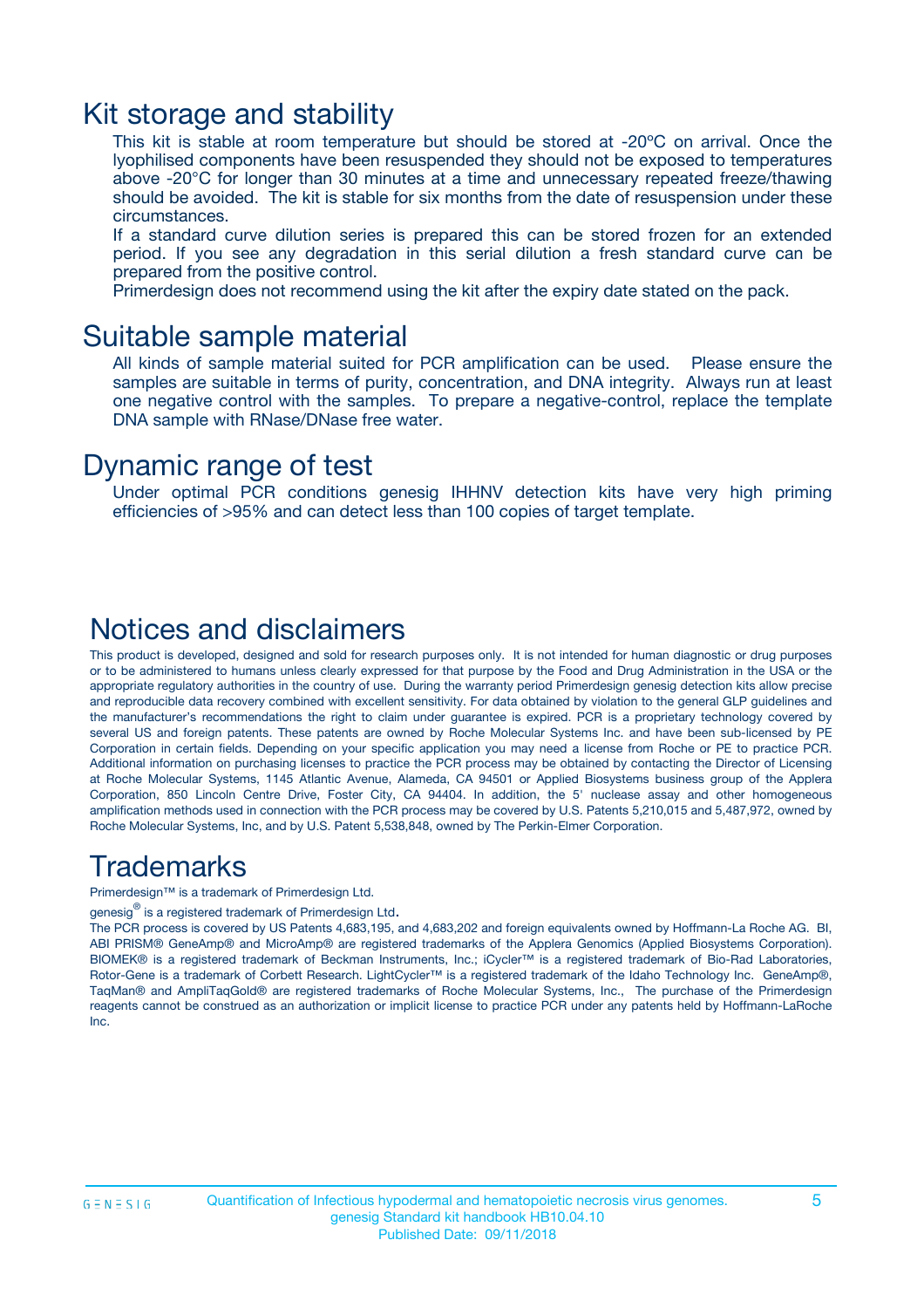## Principles of the test

#### **Real-time PCR**

A IHHNV specific primer and probe mix is provided and this can be detected through the FAM channel.

The primer and probe mix provided exploits the so-called TaqMan® principle. During PCR amplification, forward and reverse primers hybridize to the IHHNV DNA. A fluorogenic probe is included in the same reaction mixture which consists of a DNA probe labeled with a 5`-dye and a 3`-quencher. During PCR amplification, the probe is cleaved and the reporter dye and quencher are separated. The resulting increase in fluorescence can be detected on a range of qPCR platforms.

#### **Positive control**

For copy number determination and as a positive control for the PCR set up, the kit contains a positive control template. This can be used to generate a standard curve of IHHNV copy number / Cq value. Alternatively the positive control can be used at a single dilution where full quantitative analysis of the samples is not required. Each time the kit is used, at least one positive control reaction must be included in the run. A positive result indicates that the primers and probes for detecting the target IHHNV gene worked properly in that particular experimental scenario. If a negative result is obtained the test results are invalid and must be repeated. Care should be taken to ensure that the positive control does not contaminate any other kit component which would lead to false-positive results. This can be achieved by handling this component in a Post PCR environment. Care should also be taken to avoid cross-contamination of other samples when adding the positive control to the run. This can be avoided by sealing all other samples and negative controls before pipetting the positive control into the positive control well.

#### **Negative control**

To validate any positive findings a negative control reaction should be included every time the kit is used. For this reaction the RNase/DNase free water should be used instead of template. A negative result indicates that the reagents have not become contaminated while setting up the run.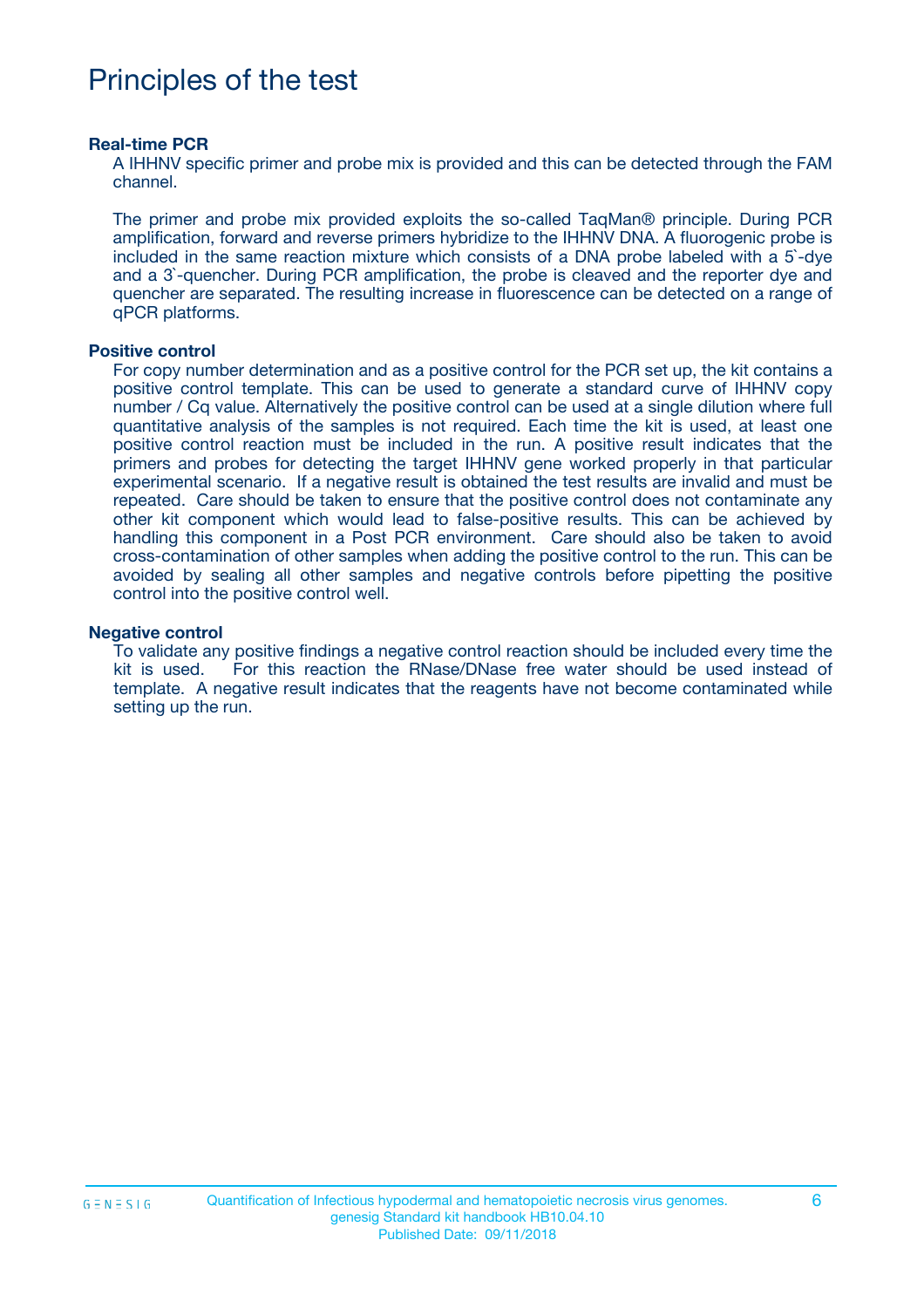### Resuspension protocol

To minimize the risk of contamination with foreign DNA, we recommend that all pipetting be performed in a PCR clean environment. Ideally this would be a designated PCR lab or PCR cabinet. Filter tips are recommended for all pipetting steps.

#### **1. Pulse-spin each tube in a centrifuge before opening.**

This will ensure lyophilised primer and probe mix is in the base of the tube and is not spilt upon opening the tube.

**2. Resuspend the kit components in the RNase/DNase free water supplied, according to the table below.**

To ensure complete resuspension, vortex each tube thoroughly.

| Component - resuspend in water       | Volume: |
|--------------------------------------|---------|
| <b>Pre-PCR pack</b>                  |         |
| <b>HHNV</b> primer/probe mix (BROWN) | 165 µ   |

#### **3. Resuspend the positive control template in the template preparation buffer supplied, according to the table below:**

To ensure complete resuspension, vortex the tube thoroughly.

| Component - resuspend in template preparation buffer |         |  |
|------------------------------------------------------|---------|--|
| <b>Post-PCR heat-sealed foil</b>                     |         |  |
| <b>IHHNV Positive Control Template (RED)</b> *       | $500$ µ |  |

\* This component contains high copy number template and is a VERY significant contamination risk. It must be opened and handled in a separate laboratory environment, away from the other components.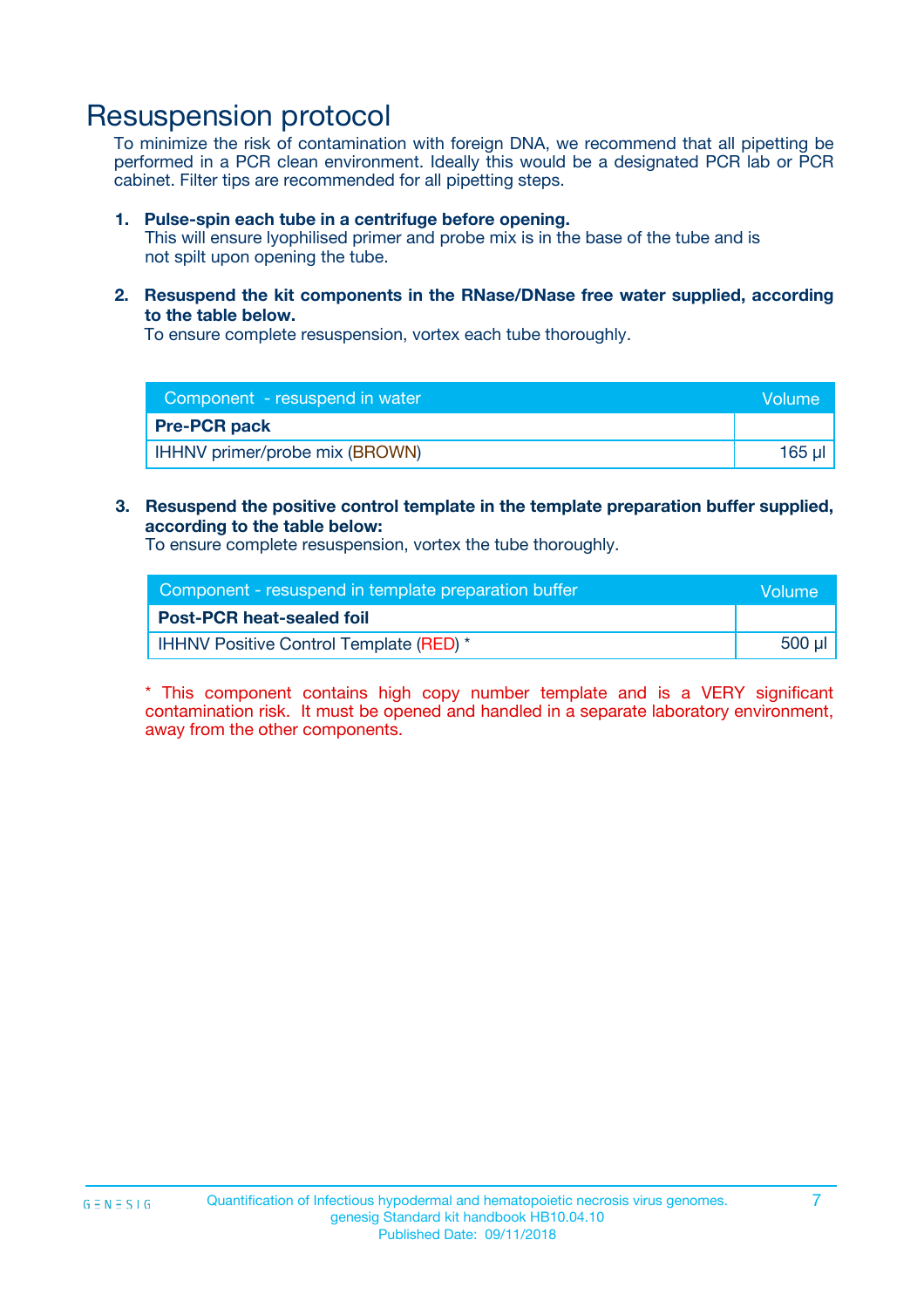## qPCR detection protocol

**1. For each DNA sample prepare a reaction mix according to the table below:** Include sufficient reactions for positive and negative controls.

| Component                                 | Volume          |
|-------------------------------------------|-----------------|
| oasig or PrecisionPLUS 2X qPCR Master Mix | 10 $\mu$        |
| IHHNV primer/probe mix (BROWN)            | 1 $\mu$         |
| <b>RNase/DNase free water (WHITE)</b>     | $4 \mu$         |
| <b>Final Volume</b>                       | 15 <sub>µ</sub> |

- **2. Pipette 15µl of this mix into each well according to your qPCR experimental plate set up.**
- **3. Prepare DNA templates for each of your samples.**
- **4. Pipette 5µl of DNA template into each well, according to your experimental plate set up.**

For negative control wells use 5µl of RNase/DNase free water. The final volume in each well is 20µl.

**5. If a standard curve is included for quantitative analysis, prepare a reaction mix according to the table below:**

| Component                                 | Volume     |
|-------------------------------------------|------------|
| oasig or PrecisionPLUS 2X qPCR Master Mix | $10 \mu$   |
| IHHNV primer/probe mix (BROWN)            | 1 µI       |
| <b>RNase/DNase free water (WHITE)</b>     | $4 \mu$    |
| <b>Final Volume</b>                       | $15$ $\mu$ |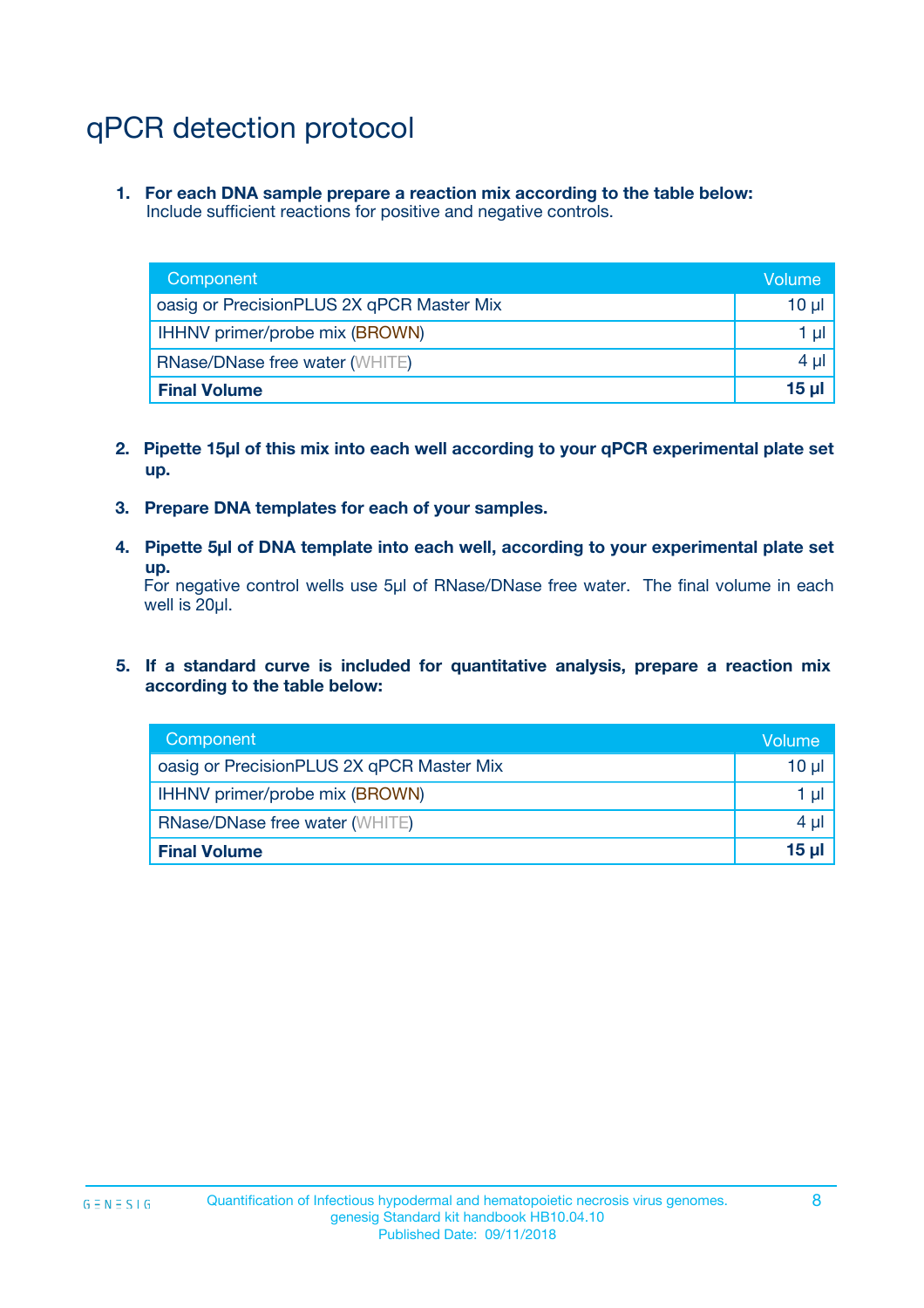### **6. Preparation of a standard curve dilution series.**

- 1) Pipette 90µl of template preparation buffer into 5 tubes and label 2-6
- 2) Pipette 10µl of Positive Control Template (RED) into tube 2
- 3) Vortex thoroughly
- 4) Change pipette tip and pipette 10µl from tube 2 into tube 3
- 5) Vortex thoroughly

Repeat steps 4 and 5 to complete the dilution series

| <b>Standard Curve</b>         | <b>Copy Number</b>     |
|-------------------------------|------------------------|
| Tube 1 Positive control (RED) | $2 \times 10^5$ per µl |
| Tube 2                        | $2 \times 10^4$ per µl |
| Tube 3                        | $2 \times 10^3$ per µl |
| Tube 4                        | $2 \times 10^2$ per µl |
| Tube 5                        | 20 per µl              |
| Tube 6                        | $2$ per $\mu$          |

7. Pipette 5µl of standard template into each well for the standard curve according to your experimental plate set up.

The final volume in each well is 20µl.

## qPCR amplification protocol

Amplification conditions using oasig or PrecisionPLUS2X qPCR Master Mix.

| <b>Step</b> |                   | <b>Time</b>     | Temp    |
|-------------|-------------------|-----------------|---------|
|             | Enzyme activation | 2 min           | 95 °C   |
| Cycling x50 | Denaturation      | 10 <sub>s</sub> | 95 $°C$ |
|             | DATA COLLECTION * | 60 s            | 60 °C   |

\* Fluorogenic data should be collected during this step through the FAM channel

 $G \equiv N \equiv S \mid G$